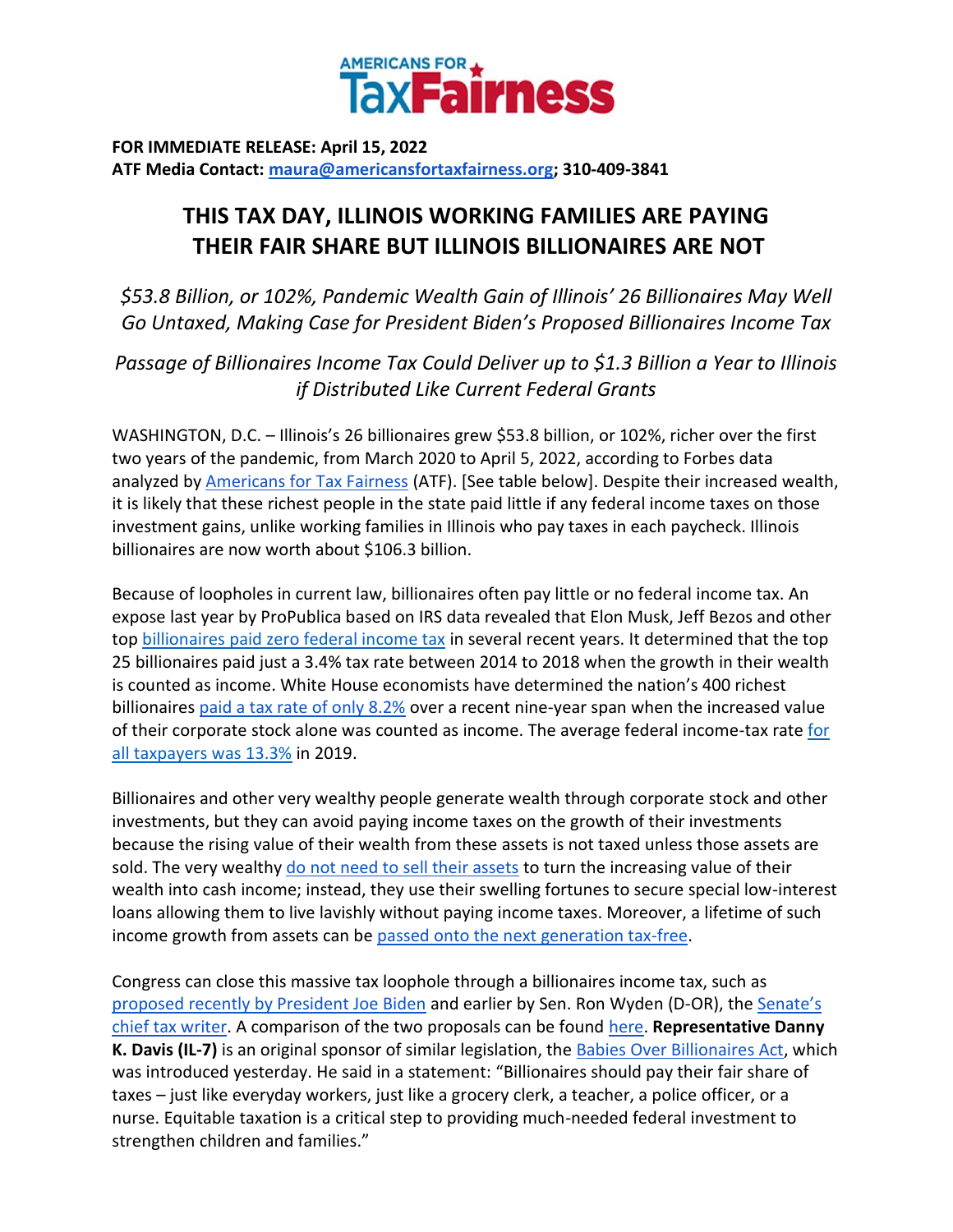Added **Representative Jan Schakowsky (IL-9):** "It's time to make our tax code reward work, not wealth. Teachers and firefighters in Illinois pay their fair share and so should billionaires. This idea has broad support, including from Governor J.B. Pritzker who promoted an Illinois fair tax amendment. The ultra-wealthy in Illinois have made tens of billions of dollars over the last year while Illinois families struggle. Workers' pocketbooks have been strained by the economic impacts of the pandemic and war in Ukraine. At the same time, corporations rake in windfall profits, and their billionaire owners and investors reap the rewards. Now is the time for an equitable tax code. Now is the time to tax billionaires."

| <b>Name</b>            | <b>Net Worth</b><br>Mar. 18, 2020<br>(\$ Millions) | <b>Net Worth</b><br>Apr. 5, 2022<br>(\$ Millions) | 24 Month Wealth<br><b>Growth</b><br>(\$ Millions) | 24 Month % Wealth<br>Growth |
|------------------------|----------------------------------------------------|---------------------------------------------------|---------------------------------------------------|-----------------------------|
| <b>ILLINOIS</b>        | \$52,500                                           | \$106,304                                         | \$53,804                                          | 102.5%                      |
| Ken Griffin            | \$12,100                                           | \$27,666                                          | \$15,566                                          | 128.6%                      |
| Patrick Ryan           | \$2,900                                            | \$8,123                                           | \$5,223                                           | 180.1%                      |
| Joe Mansueto           | \$2,800                                            | \$6,018                                           | \$3,218                                           | 114.9%                      |
| Sam Zell               | \$4,800                                            | \$5,901                                           | \$1,101                                           | 22.9%                       |
| Neil Bluhm             | \$3,700                                            | \$5,510                                           | \$1,810                                           | 48.9%                       |
| <b>Thomas Pritzker</b> | \$3,100                                            | \$5,090                                           | \$1,990                                           | 64.2%                       |
| Ty Warner              | \$2,600                                            | \$4,697                                           | \$2,097                                           | 80.7%                       |
| Mark Walter            | \$2,700                                            | \$4,412                                           | \$1,712                                           | 63.4%                       |
| Eric Lefkofsky         | \$2,700                                            | \$4,116                                           | \$1,416                                           | 52.4%                       |
| J.B. Pritzker          | \$3,400                                            | \$3,589                                           | \$189                                             | 5.6%                        |
| Joseph Grendys         | \$2,200                                            | \$3,280                                           | \$1,080                                           | 49.1%                       |
| Penny Pritzker         | \$2,500                                            | \$3,219                                           | \$719                                             | 28.8%                       |
| <b>Steven Sarowitz</b> | \$1,300                                            | \$3,011                                           | \$1,711                                           | 131.6%                      |
| Sheldon Lavin          | N/A                                                | \$3,000                                           | N/A                                               | N/A                         |
| Jennifer Pritzker      | \$1,900                                            | \$2,034                                           | \$134                                             | 7.1%                        |
| Jerry Reinsdorf        | \$1,500                                            | \$1,811                                           | \$311                                             | 20.7%                       |
| <b>Matthew Roszak</b>  | N/A                                                | \$1,739                                           | N/A                                               | N/A                         |
| <b>Byron Trott</b>     | N/A                                                | \$1,722                                           | N/A                                               | N/A                         |
| Carl Thoma             | \$1,000                                            | \$1,600                                           | \$600                                             | 60.0%                       |
| Justin Ishbia          | N/A                                                | \$1,506                                           | N/A                                               | N/A                         |
| Jenny Just             | N/A                                                | \$1,500                                           | N/A                                               | N/A                         |
| Michael Polsky         | N/A                                                | \$1,500                                           | N/A                                               | N/A                         |
| <b>Matt Hulsizer</b>   | N/A                                                | \$1,500                                           | N/A                                               | N/A                         |
| Matt & Dan Walsh       | N/A                                                | \$1,297                                           | N/A                                               | N/A                         |
| Michael Krasny         | \$1,300                                            | \$1,290                                           | (\$10)                                            | $-0.8%$                     |
| Leonid Radvinsky       | N/A                                                | \$1,171                                           | N/A                                               | N/A                         |

Source: Forbes data from March 18, 2020, and April 5, 2022, analyzed by Americans for Tax Fairness and available [here.](https://docs.google.com/spreadsheets/d/1MksOhwmIojtZihAmPcfcYeaGoG3FOFZmiKUza1dIRD4/edit?usp=sharing)

These proposals would tax investment gains of the superrich more like the wages of workers are taxed now. Requiring billionaires to pay a fairer share on the growth in value of their assets would make the tax system more equitable and generate revenue that would greatly benefit the economy and increase services and opportunities for millions of Americans.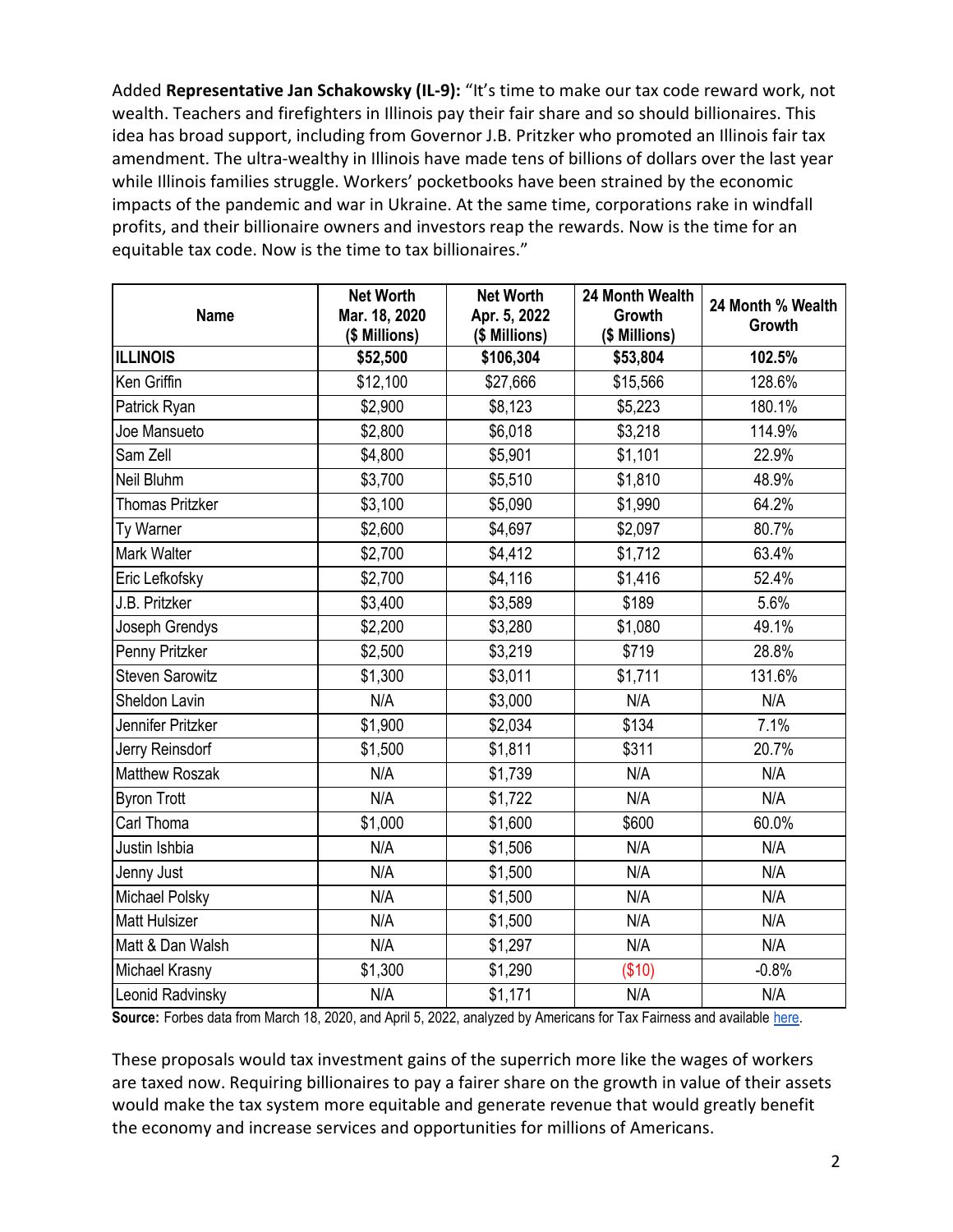The public overwhelmingly favors a billionaires income tax: 64% of respondents in a recen[t](https://docs.google.com/document/d/1AhWvucOLV2qY6izLkZvHpPig6DDmdFaCbmeM-5E65Xw/edit) [national poll](https://docs.google.com/document/d/1AhWvucOLV2qY6izLkZvHpPig6DDmdFaCbmeM-5E65Xw/edit) supported Senator Wyden's plan. (Later plans have not yet been poll-tested.)

The billionaires income tax proposed by President Biden would [raise about \\$361 billion](https://americansfortaxfairness.org/issue/comparison-biden-wyden-billionaires-income-tax-proposals-short/) over 10 years and the version proposed by Sen. Wyden would raise \$557 billion over 10 years. (The House bill has not yet been scored, but is expected to raise similar sums.) Nationally, it could do a great deal to hel[p](https://americansfortaxfairness.org/issue/6-ways-spend-revenue-billionaires-income-tax/) [lower costs for working families](https://americansfortaxfairness.org/issue/6-ways-spend-revenue-billionaires-income-tax/) by funding access to affordable healthcare and lower housing costs, ensuring the expanded Child Tax Credit benefits that recently expired could be extended for another four years, significantly lower the cost of childcare for working families and more.

**If that revenue was distributed to the states based on historical levels of federal grants to state budgets, Illinoi[s](https://docs.google.com/spreadsheets/d/1uMGQ0_Ow8ssIrktfYIvIQZwB44zOHf82ILpvh5kzWUI/edit?usp=sharing) [could gain](https://docs.google.com/spreadsheets/d/1uMGQ0_Ow8ssIrktfYIvIQZwB44zOHf82ILpvh5kzWUI/edit?usp=sharing) about \$835 million or \$1.3 billion a year for 10 years, respectively, from the Biden and Wyden billionaires tax plans.** This is based on budget data from the National Association of State Budget Officers. Between 2019 and 2021, federal grant funds made up an average of about 25% of Illinois's state budget.

Federal grant funds to states [pay for numerous programs and services:](https://www.cbpp.org/research/state-budget-and-tax/federal-aid-to-state-and-local-governments) healthcare (Medicaid and CHIP), childcare, food and nutrition (SNAP, WIC), education (Head Start, Title I and IDEA), housing, transportation (highways, airports, and mass transit), public safety and much more. These funds represent nearly one-third of state budgets on average and nearly one-quarter of state and local budgets combined. Additional funds generated by a billionaires income tax could be used to lower costs to the state's working families for vital services like healthcare, childcare and housing.

The potential of \$835 million or \$1.3 billion a year in federal grant[s](https://docs.google.com/spreadsheets/d/1uMGQ0_Ow8ssIrktfYIvIQZwB44zOHf82ILpvh5kzWUI/edit?usp=sharing) [would add about](https://docs.google.com/spreadsheets/d/1uMGQ0_Ow8ssIrktfYIvIQZwB44zOHf82ILpvh5kzWUI/edit?usp=sharing) 1.1% or 1.7% to the state's budget, respectively, based on an average of the state's budgets between 2019 and 2021.

"The failure to tax increases in billionaire wealth from skyrocketing corporate stock and other investments is the worst loophole in our loophole-ridden tax code. Workers pay tax on their income all year, every year. Simple justice demands that billionaires do the same," said **Frank Clemente, executive director of Americans for Tax Fairness**. "Congress should close this loophole in the legislation members are now negotiating to help families cope with rising prices and make major investments in clean energy, all paid for by more fairly taxing the rich and corporations."

Over the two years since the national COVID emergency was announced in March 2020, the wealth of America's billionaires has climbed by \$2 trillion, or 70%, to a total of **\$5 trillion, as of April 5**. The total number of billionaires has increased from **614 to 741**. [\[See national table\]](https://docs.google.com/spreadsheets/d/1MksOhwmIojtZihAmPcfcYeaGoG3FOFZmiKUza1dIRD4/edit?usp=sharing) Among the notable increases in wealth:

- **Elon Musk:** The driving force behind Tesla and SpaceX saw his wealth skyrocket by over 11-fold, or \$266 billion, to settle at \$290 billion.
- **Jeff Bezos:** The man who started Amazon is now worth nearly \$190 billion, after an \$77 billion leap in wealth during the pandemic.
- **Larry Page and Sergei Brin:** The Google co-founders saw their wealth climb more than 133% -- and are now worth \$119 billion and \$114 billion respectively.